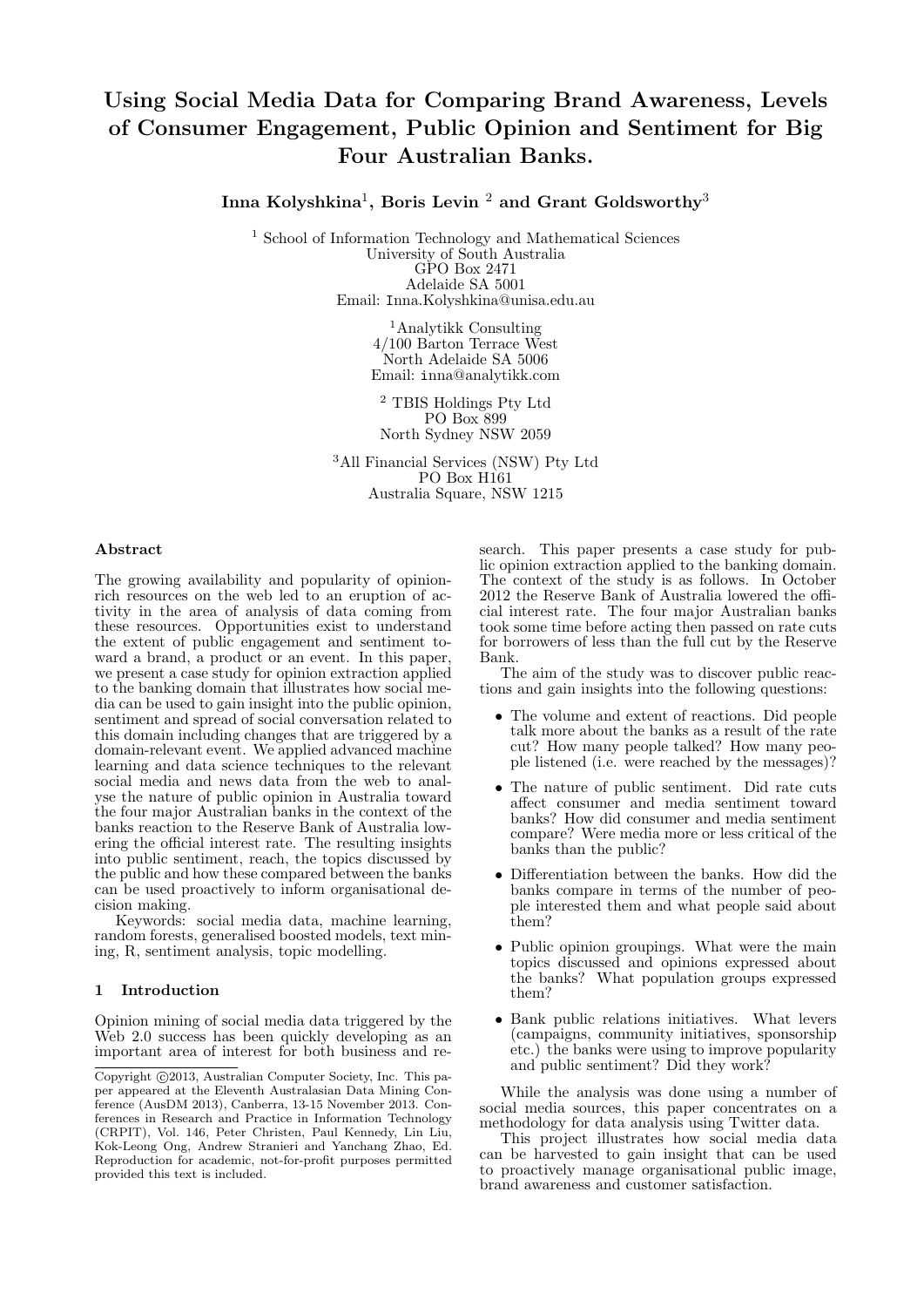## 2 Data Extraction and Storage

#### 2.1 Software used for data retrieval and storage

We used Java technology stack for data retrieval. The library twitter4j written in Java establishes the bridge between the client program and the data available through the Twitter public API. The Java code that is responsible for various parts of data gathering and processing is written in a manner that allows for components reuse and deployment in various standalone and hosted environments, in particular, in a web application or as part of an enterprise solution. For the storage, PostgreSQL 9.0 was chosen.

## 2.2 Data extraction and storage process

We collected 12 weeks' worth of social media data starting from October 3 mentioning the "big four" Australian banks (WBC, CBA, NAB and ANZ banks) and originated in Australia. The Twitter API allowed us to extract the data geographic location of the poster, user name and textual self-description. The extraction was made in bulk (as opposed to one per call), to account for Twitter's throttling restrictions, in other words we accumulated user IDs available on tweets, then issued a single call to get users data for the list of IDs.

Figure 1 gives an overall view of what happens to the social data within our solution. The steps completed in order to prepare data for analysis are outlined below.

- 1. Data retrieval using the API published for developers. New data was collected on a daily basis and appended to the existing data set.
- 2. Data collation and pre-processing. Once the data had been retrieved, we prepared it for storage. All handling of the data in Java used tweets in the form of a tweet bean created from the Twitter data seed. This bean encapsulates, on top of the standard tweet data, some elements obtained as the result of the pre-processing, such as user location and gender, followers count, etc.
- 3. Validation. We used data analysis in the ways described below to develop specific rules to identify and filter out entries that were considered noise and had to be removed from further processing



Figure 1: Extracting the social media data.

4. Storage. The table structure that was used to store tweets was reasonably straightforward closely resembling that of the actual tweet. The Tweeter feed provided a unique tweet ID that could also be used as the database ID. As the tweet beans already contained data enriched at the pre-processing stage, persistence logic was very simple. An object-relational mapping product Hibernate facilitated seamless integration of persistence logic into Java code.

# 3 Data Analysis

## 3.1 Software used for data analysis

Data analysis was done using open-source software R (www.cran.org). We used text processing and predictive modelling techniques implemented in R packages including tm, tau, lda, randomForest, gbm, earth, openNLP, wordNet, twitteR, stringr, plyr, lda and topicmodels.

#### 3.2 Text data pre-processing: cleaning and enrichment

Prior to the sentiment analysis and topic modelling we did extensive data pre-processing and enrichment of the text field.

As a first step, we filtered out the "noise data" including duplicated tweets; spam and advertising tweets (e.g. tweets sent by the banks themselves and tweets from third party organisations advertising products of a particular bank). We also excluded irrelevant tweets for example those containing abbreviations that are similar to the bank names, for example "I cba getting up today" — abbreviation "cba" is similar to "CBA" which stands for Commonwealth Bank of Australia.

We then performed fairly standard pre-processing of the text field (see for example Grun and Hornik  $(2011)$  and Davi et al.  $(2005)$ : put all letters in a lower case, removed punctuation, stopwords, spaces, performed stemming etc. and transformed the text data field to a document-term matrix that became a basis of the input data for further analysis.

To make sure that any information describing potentially important features of a tweet had not been lost in the text pre-processing, we enriched the data with variables that described such features. For example, we added variables showing the number of characters in the tweet, count of words in the tweet, number of repeated letters (e.g. "grrrrrrrreat"), number of capital letters (e.g. "commbank is THE BEST"), ratio of capital letters to the number of characters in the tweet, ratio of positive to negative words, ratio of positive and negative words to the total word count, ratio of stopwords to the total word count, count of each common emoticon (e.g. smile, frown) in the tweet, number and position in a phrase of exclamation and question marks, count of each punctuation mark in a tweet (e.g. "I don't know ...", "good!!!!!!!!!!" ), number and position in a phrase of emotion-expressing words (e.g. wow, yay, lol, haha, grrrr), swear words, negation words (e.g. not, don't, isn't etc), stopwords etc. as well as flags for common 3 or more-words collocations being present in the tweet (e.g. "reserve bank of Australia dropped interest rate").

Data sparsity was addressed using the approach similar to that described in Phan et al. (2008) and Feinerer et al. (2008). A useful step in data preparation which helped in sparsity reduction was com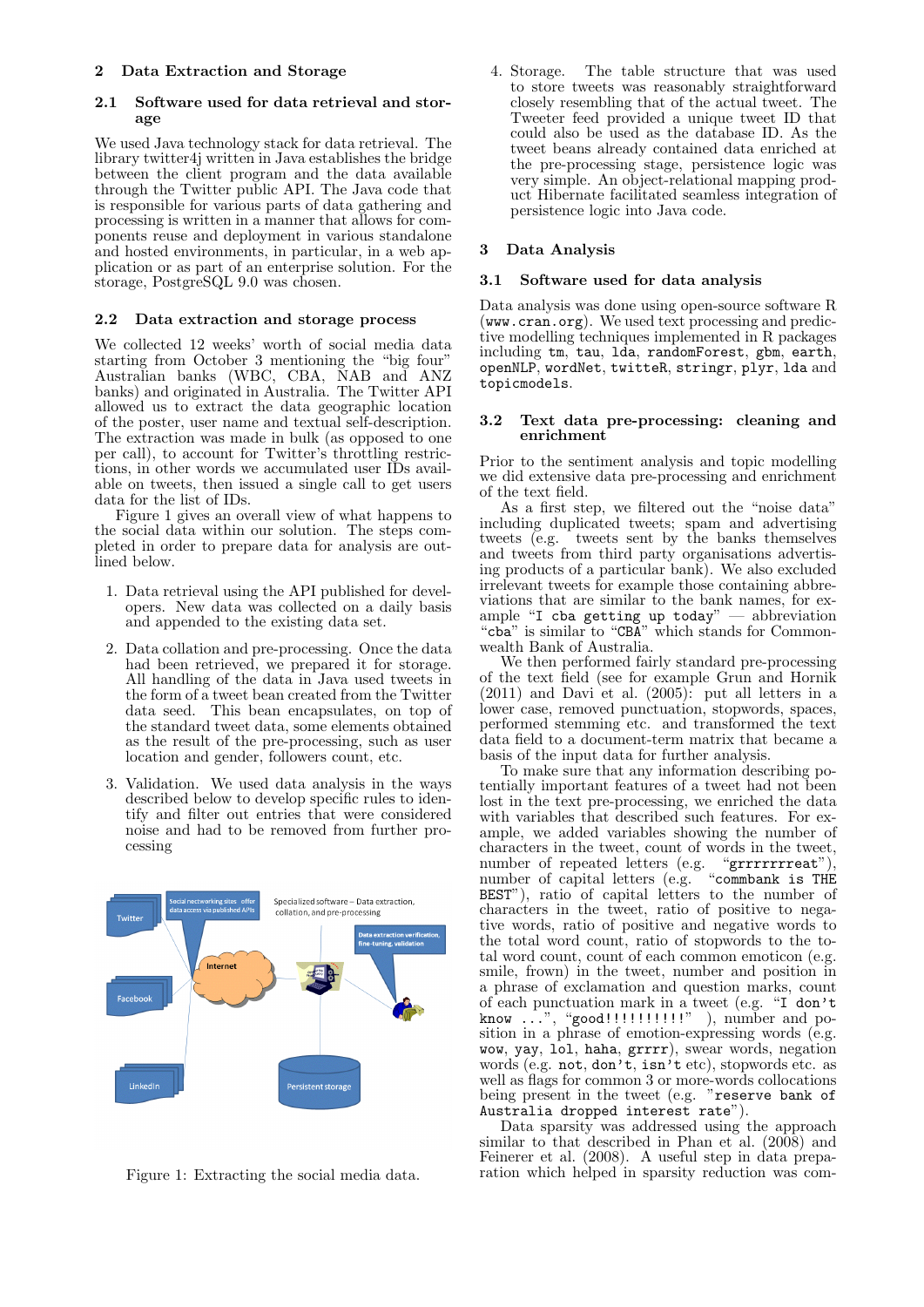bining and recoding a variety of spelling variations of frequently used words and word combinations e.g. "thank you" = "thankee" = "thankyou" = "thanks"  $=$ "thanx" $=$ "ty" etc.

Additionally we took extra steps to further minimise the potential effect of sparsity on the validity and robustness of the findings at the later stages of the data analysis, in the process of modelling. For example in performing sentiment analysis, we applied to the data three modelling methods (generalised boosted regression, random forests and multivariate adaptive regression splines) and checked their outputs for consistency.

## 3.3 Sentiment scoring

The purpose of our sentiment analysis was to establish whether a tweet carried a positive and negative opinion or emotion toward the bank it mentioned. For example the tweet "lovely weather, great day, walking past Westpac building" might express positive emotion but that emotion is not directed toward the bank and so it cannot be classified as a tweet with positive sentiment for the Westpac Banking Corporation.

#### 3.4 Preparation for sentiment analysis

As is typical for sentiment analysis (for example, see Wilson et al. (2005)), prior to the analysis we prepared lexicons, word lists and synonym lists to be used in the analysis. We created our lexicons by modifying and combining well-known lexicons available in public domain, for example, Hu and Liu's opinion lexicon (http://www.cs.uic.edu/ liub/FBS/opinionlexicon-English.rar (see Liu (2010), Hu and Liu (2004)) and further enriched them to reflect the specifics of the context of our domain as well as the Australian contextual specifics.

The lexicons, word lists and synonym lists we prepared included: list of words with positive or negative polarity generally and within our context (contextual polarity may be different from the word's prior polarity e.g. "lowered rate" is positive in the banking context but "lower" may be perceived as a negative word in general context), list of words<br>expressing negation (e.g. "not", "no", "isn't" expressing negation (e.g. etc); list of stopwords , list of swear words (e.g. "hell'); emoticons and words expressing them (e.g.  $\circ$  "frown"); list of words expressing emotion e.g. (e.g. wow, yay, lol, haha, grrrr); synonym lists general and relative to the domain (e.g. "Commbank", "CBA" and "Commonwealth bank") and list of important words/concepts relative to the domain (e.g. "interest rate", "Reserve Bank" etc.)

# 3.5 Building a sentiment scoring model

To achieve maximum accuracy in an efficient and statistically valid way, we decided to approach assigning sentiment to a tweet as a classification problem and created a classification model for sentiment scoring.

We started from creating a rating data set similar to our data in terms of geography, domain and collection time which comprised 500 tweets. The tweets were then manually marked by two annotators as 1 standing for "positive towards the bank" (e.g. "Westpac is the best"), -1 standing for "negative towards the bank" (e.g. "Westpac is the worst"), or 0 standing for "other" (e.g. "I am now in Westpac, see u soon"). To maximise the reliability of the annotation, we marked a tweet as 1 or

(-1) if the annotators agreed on the sentiment and 0 if annotators disagreed (the annotators agreed in 91% of cases).

Then, we used the annotated data to build a sentiment scoring model. To achieve this with maximal accuracy, three predictive models were applied to the annotated data: random forests, generalised boosted regression and multivariate adaptive regression splines, the target variable being the annotated sentiment score and the predictors being the elements of the document-term matrix and the added enrichment variables. The models were implemented in R using packages randomForest, gbm and earth. The models were built with cross validation on a 70% randomly selected training subset of the data and their accuracy was then tested on the remaining 30% test subset. The sentiment for the original tweet data was then calculated as the combined scores of the three models.

Apart from the derived score, another important output from the models was finding the words and phrase or sentence features that were the most important in predicting the sentiment. For example, the ratio of count of exclamation marks to the count of characters in the tweet was one of important drivers of a negative sentiment, while the number of smiles in the tweet was one of important drivers of a positive sentiment.

## 3.6 Establishing main common topics of public interest and the related sentiment

It was important to establish the main topics of interest to the public related to the major Australian banks and how they varied from one bank to another as well as the dynamics of public interest in the topics over time.

To establish the number and nature of the key topics of interest we applied topic modelling, the machine learning and natural language processing technique implemented using the latent Dirichlet allocation (LDA) as described in Blei and Lafferty (2009). LDA approach assumes that K latent topics are associated with a document collection, and that each document exhibits these topics with different proportions and the posterior distribution of the topics given the observed documents determines a hidden topical decomposition of the collection. The optimal number of topics K is established as the number that provides the best model fit, typically measured by a loglikelihood-based criterion (see, for example Grun and Hornik (2011)). In our case the best model fit was achieved when the number of topics was seven.

To establish the meaning of each of these topics, we reviewed the most frequent terms associated with the topic, and the results suggested that the topics were as follows: bank reaction to the interest rate drop, bank community initiatives, bank employee wages, offshoring skills, feedback on the customer service across banks, economic reports published by banks (e.g. Westpac Consumer Sentiment report) and banks' online interfaces.

We then scored messages by whether they were related to each of the seven key topics, and based on that established sentiment per topic and compared the sentiments across the banks.

## 3.7 Establishing the socioeconomic characteristics of the comment-makers

To understand whether topics, reach and sentiment varied by different population groups, we needed to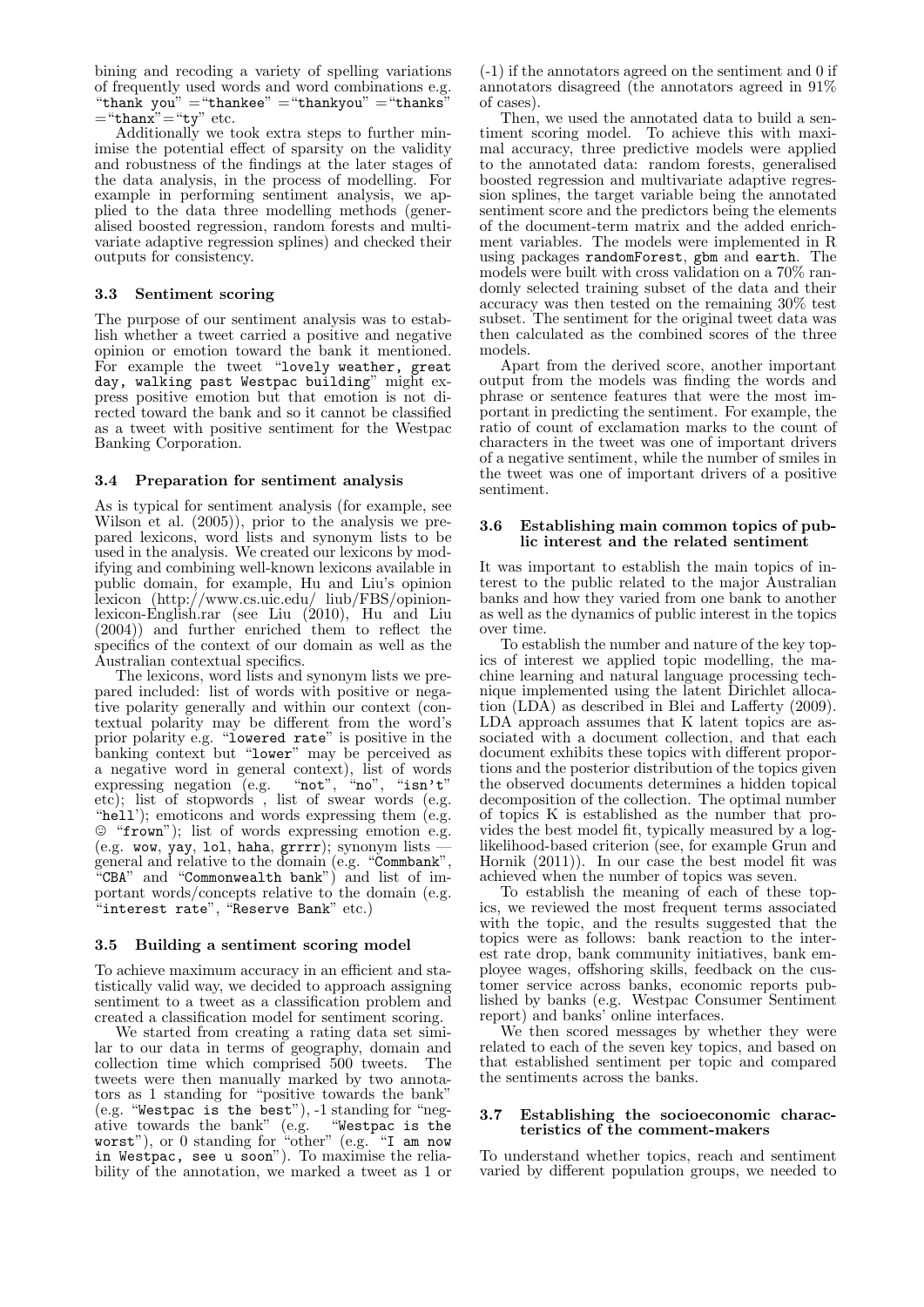establish the characteristics of the posters where this was possible.

The main data field, apart from the geographical information on the poster, which was applied for derivation of such information, was the user description field. To derive user's socioeconomic information (e.g. gender, marital status, occupation), we performed textual analysis of this field including data cleaning and pre-processing similarly to the description provided above; creating relevant dictionaries and synonym lists for this context (for ex- $\mathrm{ample}$  "journalist" = "journo", "mother" = "mom"  $=$  "mum"  $=$  "mummy"  $=$  "mommy"); collocation analysis to find the most common words and word combinations for this field e.g. "wife and mother", "CEO", "freelance journalist", "part-time". We then used the outputs of this pre-processing to add flags that described the features of the user description field, for example:

- Occupation information, which also may serve as a proxy for age and income, for example,. "journalist", "student", "CEO", "manager", "developer", "part-time", "retired"
- Gender (e.g. "mother", "lady")
- Family status: marital and parental status children ("husband", "single")
- Organisation or private poster

Gender information for private posters was then further refined by comparing the names provided in the user name field to with the list of names by gender provided by US social security website http://www.ssa.gov/OACT/babynames/.

The sparsity in user description field was managed similar to how it was done for the text field analysis described above. To further reduce sparsity, we combined occupation or family status word groups that had less than 35 posters into a broader category. For example "journalist", "writer", "editor" and "columnist" was combined into the category called "writer journalist''.

In some cases user description data did not provide clear information on the occupation, age or family status of the poster. For example a poster may have had a user name like "doglover123" and user description like "Don't walk behind me, I may not lead. Don't walk in front of me, I may not follow. Just walk beside me and be my friend". Preliminary textual analysis of the tweets posted by such users indicated that they were closer to private users then to organisations or news sources in terms of the use of swear words, emoticons, exclamation marks, dots and capital letters per tweet. While detailed investigation of data on this group was outside of our scope, in future it may provide more insight into its likely socioeconomic characteristics. In our analysis such posters were analysed as a separate group called "private\_poster".

## 3.8 Measuring Public Engagement

Key questions of interest in terms of public engagement were as follows: how many people expressed a specific opinion or sentiment and how many people were exposed to these messages.

The former was measured as the number of messages. To gain insight into the latter we used a measure called reach. In the application of statistics to advertising and media analysis, reach refers to the total number of different people (or sometimes the percentage of the target audience) who had an opportunity to see the ad. The reach of a tweet, for the purposes of this project, was defined as the maximal theoretical number of the people who were "reached" by the tweet i.e. to whom the tweet was sent in the original or retweeted form and who therefore could have read the tweet. Twitter API allows us to obtain the number of the retweets for each tweet and the number of the followers of the poster. Reach was calculated as sum of number of retweets (or slightly reworded tweets) multiplied by the number of followers of the users who retweeted. This was achieved by iterating through the list of the tweets collected since the beginning of observations, finding the number of the retweets for each tweet and the number of the followers for each of the users who post a retweet. This data was accumulated for each tweet.

#### $Findings$  — selected examples and their statistical significance

Findings of the study illustrate the commercial insight that can be extracted from social data in terms of public opinion and sentiment dynamics and spread in reaction to events. While the complete set of the delivered findings is out of scope of this article, we present some selected findings as an example.

#### 4.1 Statistical significance of the reported differences between the banks in terms of the established sentiment, topics and reach

Comparison of the banks in terms of the reach, sentiment and coverage for each of the identified seven key topics of interest involved formal testing of the statistical significance of the differences between the banks with the null hypothesis of no difference existing in each case. These null hypotheses were tested by the analysis of variance approach.

The results indicated the presence of significant differences between the four banks in terms of the expressed sentiment ( $p > 0.05$ ) and the reach ( $p < 0.01$ ). Some of the topics such as offshoring skills and low bank employee salaries were significantly more expressed in relation to certain banks  $(p<0.01)$ . For other topics, e.g. the topic related to economic reports produced by banks, there was no significant differences across the banks  $(p>0.2)$ .

All the differences mentioned below are statistically significant unless stated otherwise.

#### 4.2 Event-driven dynamics of public opinion. Influence of RBA's rate drop on public interest and public opinion toward banks

The RBA rate drop drew public attention to the big four banks. The total reach of bank-related messages significantly increased by 40% in the weeks following interest rate drop  $(p<0.01)$ .

The big four banks' not matching fully the RBA interest rate drop caused a significant  $(p<0.05)$  fall in overall sentiment (5%) towards the banks in the two weeks after the event with the sentiment starting to improve in the third week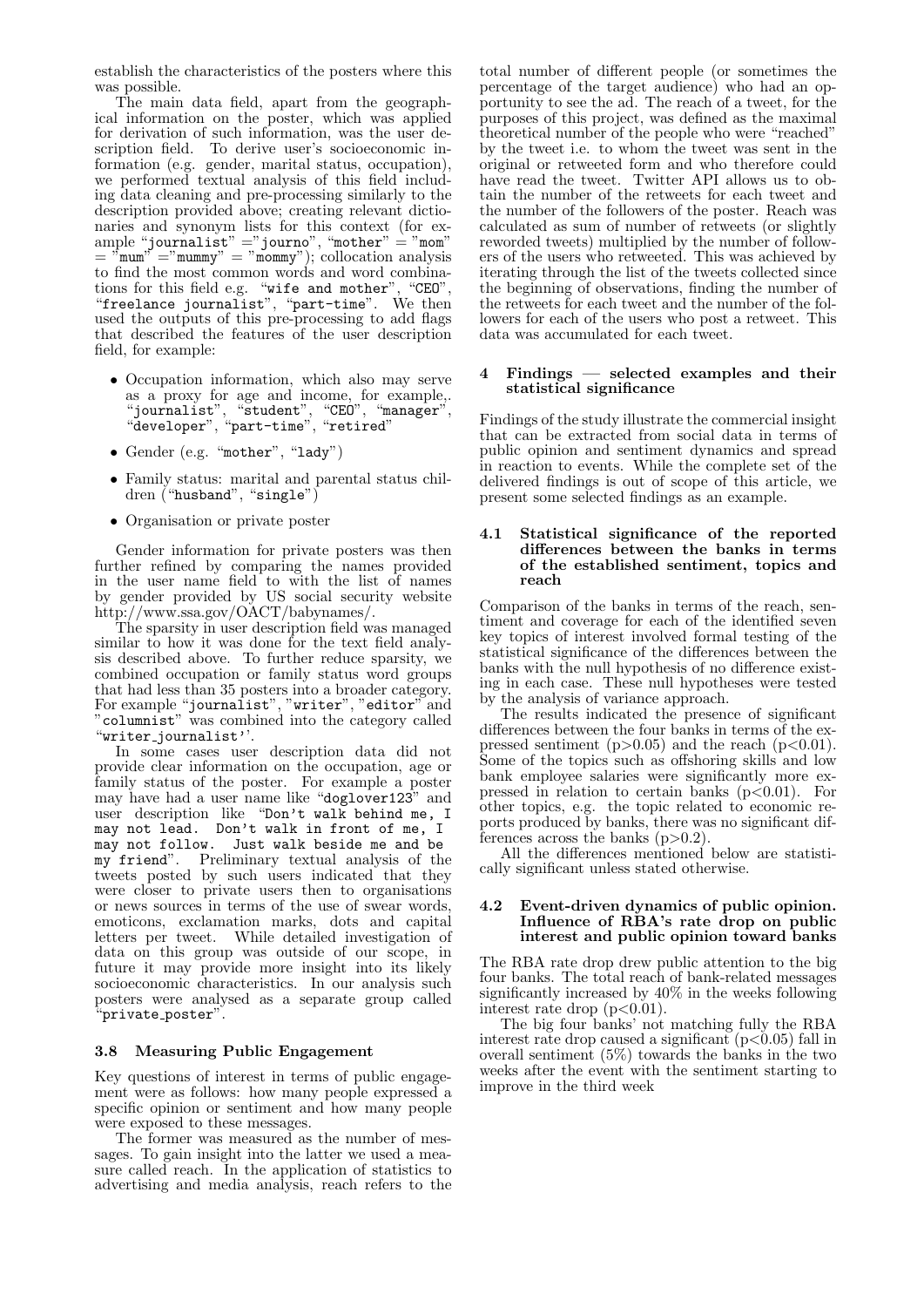#### 4.3 Public engagement findings summary. Comparison of banks by number of messages and reach

Bank 1 seemed to be the most popular bank to be discussed on Twitter with 31.0% all banking-related messages mentioning the bank. It was closely followed by Bank 2 (29.0%). However reach was higher for Bank 2 (33.2%) than for Bank 1 (26.3%) which suggests that Bank 2's social media strategy was more effective than Bank 1's. Bank 4 was third in public engagement with 23.8% messages mentioning the bank; however reach was low  $(9.0\%)$  suggesting opportunities to improve the bank's social media strategy. Bank 3 seemed to have had the lowest level of social media engagement among the four banks with only 5.6% media messages relating to the bank and 8.6% of bank-related media reach.

# 4.4 Sentiment analysis findings summary

Sponsorship and community initiatives-related messages improved sentiment toward banks while the most negative sentiment was related to banks' interest rate drop not matching the RBA level, Bank 1 not treating employees fairly, Bank 2 off-shoring skills and Bank 3's poor online interface as well as consumer complaints across the banks.

We summarised public sentiment by posters' gender, occupation, marital status etc derived from the data as described above. The categories with the significantly different from the average sentiment were as follows. Among the private posters, the consumer group that had markedly higher sentiment than the rest were executives (managers, CEOs, CTOs etc.). This group expressed 9.4% higher sentiment than the average, positively commented on rates and bank stocks and did not make customer service complaints. The consumer groups that had markedly lower sentiment than the rest were firstly IT professionals who commented on banks' online interfaces inadequacy and were disappointed by Bank 2's IT skills offshoring and secondly those describing themselves as married or having children who expressed disappointment by the banks failing to meet the RBA level of rate cuts, were sympathetic to the low-paid banking employees and made a number of customer service complaints. Overall, private posters expressed significantly  $(p<0.05)$  lower sentiment than organisations and media sources.

#### 4.5 Main seven topics of interest across banks and associated sentiment

The established main topics of interest are listed here starting from the topic with the highest reach and ending with that of the lowest reach. The topics included banks' reaction to the interest rate drop by RBA (mostly negative sentiment), banks community initiatives (neutral/positive sentiment), bank employee wages (negative sentiment), banks offshoring skills (negative sentiment), feedback on customer service across banks (mostly negative sentiment), economic reports published by banks (neutral sentiment) and banks' online interface (mostly negative sentiment).

#### 4.6 Customer service feedback and complaints summary

Insights from the analysis of the spontaneous consumer feedback can be directly used by banks in improving customer experience and maintaining their market share.

The level of customer service provided by the banks was among the key topics of public interest. Consumer comments were providing feedback on banks' customer service online, via ATM and in the branches. Of this, up to 80% was negative. The positive feedback focused on helpfulness of staff in the branches (particularly for Bank 1). The complaints focused on banks' online interface deficiencies (particularly that of Bank 4), customer service in branches (most negative feeling being created by Bank 2), email spamming (particularly Bank 1), ATM issues and customer fees (no significant difference across banks).

## 5 Conclusion

In this article we present an example of a process for extracting social media data about Australian banks, analysing it and arriving at insights about the topics being discussed, the spread of discussion, the sentiment expressed and the dynamics of the above. Our approach capitalises on modern-day technology and machine learning advances on the one hand, and on the power of the open source software movement, on the other. Having applied the methodology to a real situation that followed the rates drop, we were able to discover mainstream societal responses, as well as to capture finer nuances of how public reacted to that specific event and to certain aspects of the banking industry as a whole. The methodology described can be easily adapted and applied in other studies. The techniques can be extended to deal with larger volumes of information and with more complex analysis requirements. Overall, the business community would benefit from reliable feedback on their marketing effort, industry initiatives, promotion campaigns, etc. that can be obtained from social media using these techniques.

# References

- Blei, D. and Lafferty, J. (2009), Text Mining: Classification, Clustering, and Applications, Chapman and Hall/CRC Press, chapter Topic Models.
- Davi, A., Haughton, D., Nasr, N., Shah, G., Skaletsky, M. and Spack, R. (2005), 'A review of two textmining packages: SAS TextMining and Word-Stat', The American Statistician 59(1), 89–103.
- Feinerer, I., Hornik, K. and Meyer, D. (2008), 'Text mining infrastructure in R.', Journal of Statistical Software 25(5), 1–54.
- Grun, B. and Hornik, K. (2011), 'Topicmodels: An R Package for Fitting Topic Models', Journal of *Statistical Software*  $40(13)$ , 1–30.
- Hu, M. and Liu, B. (2004), 'Mining and summarizing customer reviews.', KDD-2004 .
- Liu, B. (2010), Sentiment analysis and subjectivity. Handbook of Natural Language Processing, second edn.
- Phan, X., Nguyen, L. and Horiguchi, S. (2008), Learning to classify short and sparse text  $\&$  web with hidden topics from large-scale data collections, in 'Proceedings of the 17th International World Wide Web Conference (WWW 2008)', Beijing, China, pp. 91–100.